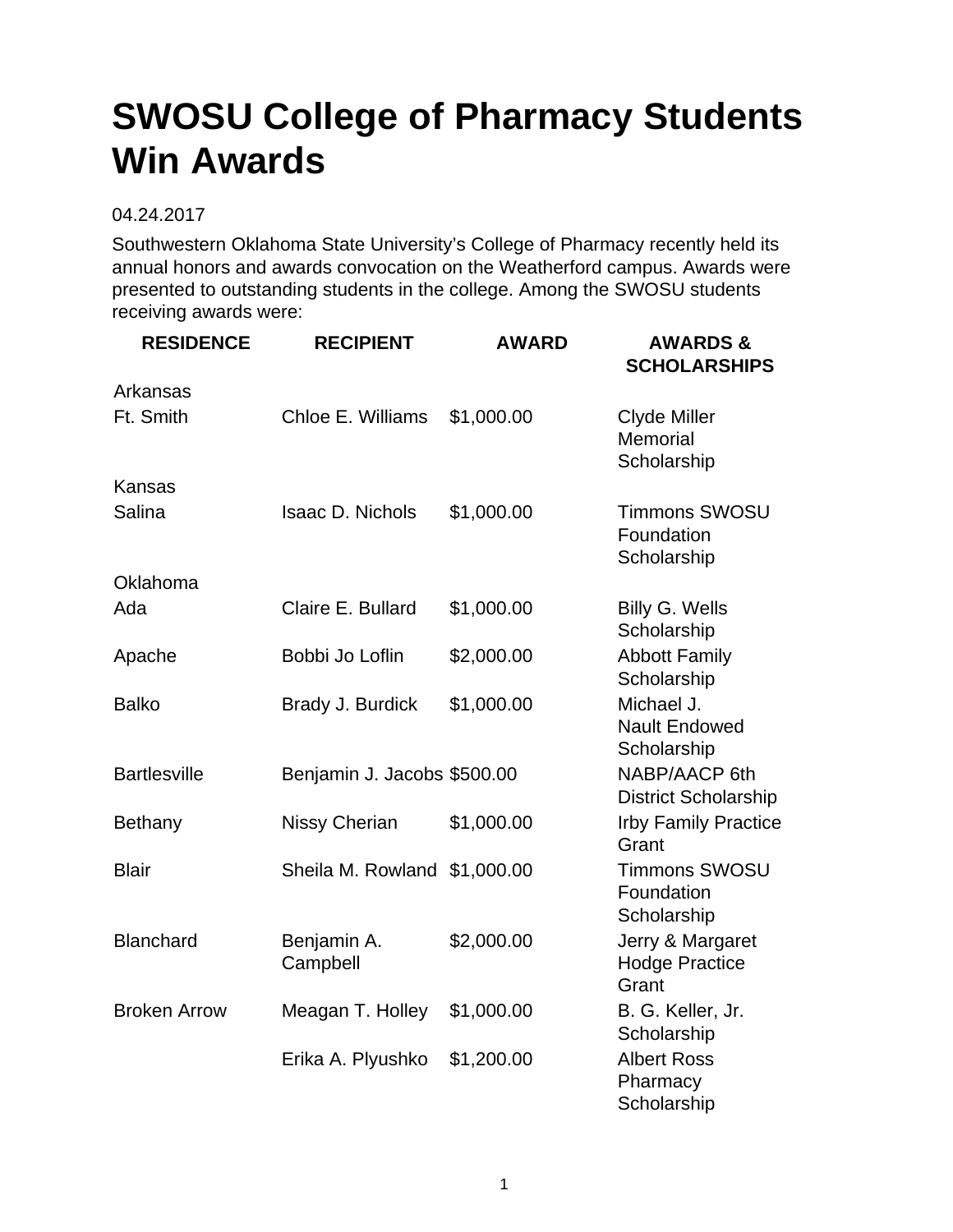| Carnegie            | Chaz K. Hurt                    | \$1,000.00 | Walter L. Dickison<br>Memorial<br>Scholarship                             |
|---------------------|---------------------------------|------------|---------------------------------------------------------------------------|
| Choctaw             | Raymond E.<br>Leniger           | \$1,300.00 | Anniv. Excellence<br>In Pharmacy<br>Scholarship                           |
| Claremore           | Benjamin C.<br>Sandecki         | \$1,000.00 | <b>Timmons SWOSU</b><br>Foundation<br>Scholarship                         |
|                     | Katelyn L. Bunch                | \$500.00   | Rho Chi<br>Scholarship                                                    |
| Clinton             | Rachel N.<br>Thompson           | \$1,200.00 | Lonny Wilson<br>Endowed<br>Scholarship                                    |
| Coalgate            | Jared S. Collins                | \$1,000.00 | <b>CVS/Pharmacy</b><br>Scholarship                                        |
| <b>Council Hill</b> | Morgan N. Hays                  | \$2,000.00 | <b>Reinhaus Family</b><br>Foundation<br>Scholarship                       |
| Duncan              | Anthony D. Shircliff \$1,000.00 |            | Michael A.<br><b>Brown Memorial</b><br>Scholarship                        |
| Edmond              | Kayley A. Humann                | \$1,300.00 | <b>Brewster Family</b><br>Scholarship                                     |
|                     | Colton M. Sharp                 | \$1,000.00 | <b>Harold Burton</b><br>Memorial<br>Scholarship                           |
|                     | <b>Brett</b><br>W.McNaughton    | \$1,000.00 | <b>Charles &amp; Elizabeth</b><br><b>Schwartz Memorial</b><br>Scholarship |
|                     | Aminatou M.<br>Mouliom          | \$1,000.00 | <b>Timmons SWOSU</b><br>Foundation<br>Scholarship                         |
|                     | Mandee R. Davis                 | \$1,000.00 | H. F. Timmons<br>Scholarship                                              |
|                     | Katie N.<br>Hutchinson          | \$1,000.00 | H. David Bergman<br>Scholarship                                           |
|                     | Taylor N. Rolfs                 | \$1,000.00 | Donald R. Masse<br><b>Memorial Practice</b><br>Grant                      |
| El Reno             | Sierra D. Bellymule \$1,200.00  |            | Neparko Family<br><b>COP Scholarship</b>                                  |
| EI                  | Michael G.<br>Chapman           | \$2,000.00 | <b>Best Value</b><br>Pharmacies<br>Independent<br>Scholarship             |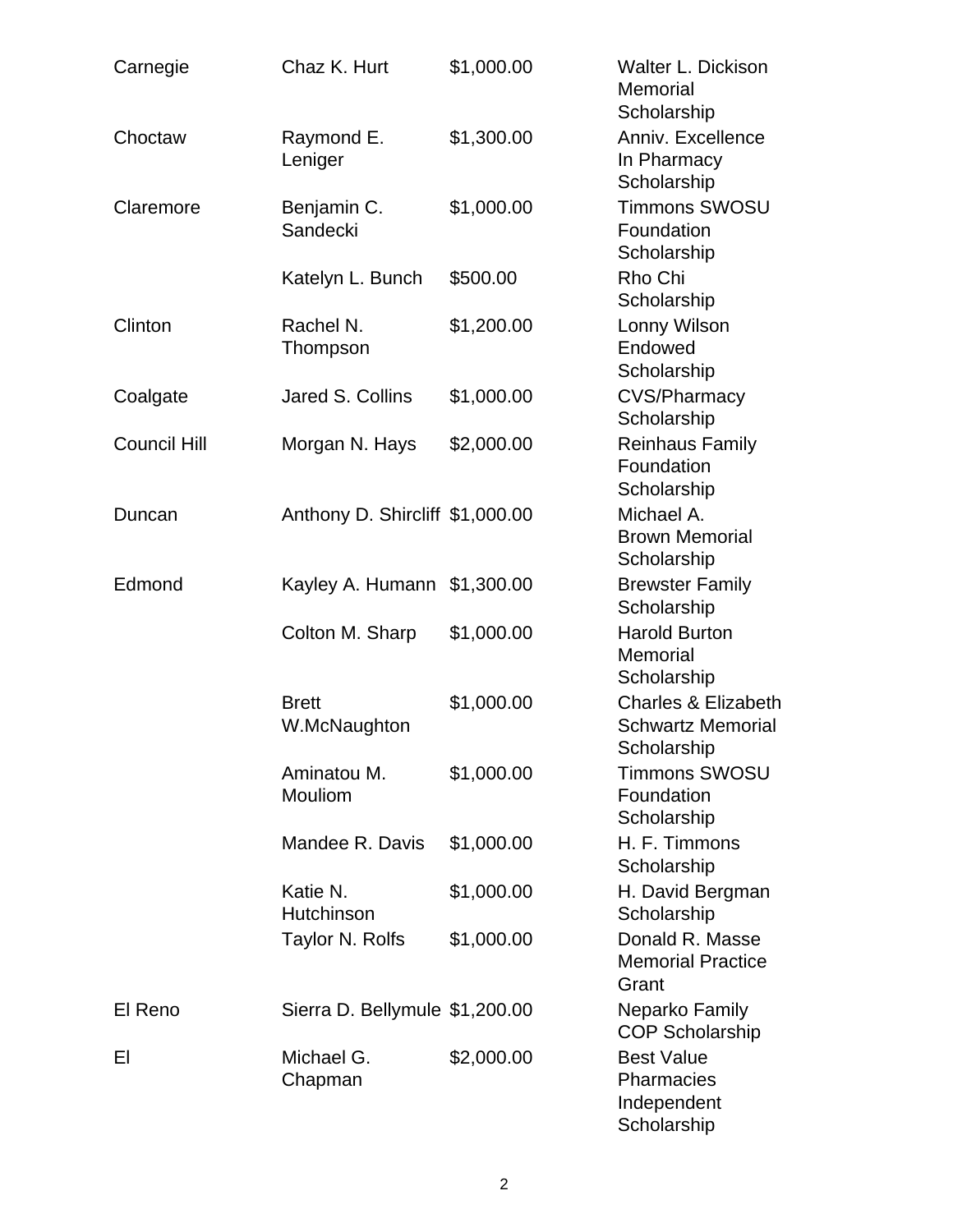| Elgin           | Dakota G. Bare                 | \$2,000.00 | <b>Reinhaus Family</b><br>Foundation<br>Scholarship                  |
|-----------------|--------------------------------|------------|----------------------------------------------------------------------|
| <b>Elk City</b> | Jordyn K. Richey               | \$1,000.00 | <b>Ronnie Scott</b><br><b>Holuby Endowed</b><br>Scholarship          |
| Elk             | Tori D. Christian              | \$2,000.00 | <b>Best Value</b><br><b>Pharmacies</b><br>Independent<br>Scholarship |
| Enid            | Kaila D. Pickens               | \$2,000.00 | <b>Albert Eaton</b><br>Memorial<br>Scholarship                       |
|                 | Shelley L. Mueller             | \$2,000.00 | Velma Eaton<br>Memorial<br>Scholarship                               |
| Fargo           | Micah M. Morehart \$1,000.00   |            | Dr. ElGenia<br><b>French Memorial</b><br>Scholarship                 |
| Ft. Cobb        | Ashlee N. Gutierrez \$1,000.00 |            | Charles & Mary<br>Abercrombie<br>Scholarship                         |
| Grandfield      | Kalyn A. Fikes                 | \$1,800.00 | <b>Amy Switzer</b><br><b>Jones Memorial</b><br>Scholarship           |
| Guymon          | Fabian De<br>Santiago          | \$3,000.00 | <b>Health Express</b><br><b>Pharmacy Group</b><br>Award              |
| Harrah          | Courtney E.<br>Chedester       | \$1,000.00 | Vaughan Family<br>Scholarship                                        |
| Holdenville     | Madeleine V. Moss \$2,000.00   |            | <b>Pharmcare USA</b><br>Scholarship                                  |
| Hominy          | James C.<br>Fairweather        | \$5,000.00 | <b>Mike Kidd Memorial</b><br>Scholarship                             |
| Kansas          | Saleena K.<br><b>Brownell</b>  | \$1,700.00 | <b>Susan Bookout</b><br>Memorial<br>Scholarship                      |
| Kingfisher      | Victoria A.<br>Thompson        | \$1,000.00 | <b>SW Pharmacy</b><br>Alumni Assn.<br>Scholarships                   |
| Lawton          | Michelle R. Bannon \$3,000.00  |            | Jason & Gena<br><b>Dupus Endowed</b><br>Scholarship                  |
|                 | Anthony M.<br>Sanchez          | \$1,000.00 | Ina G. Black<br>Memorial<br>Scholarship                              |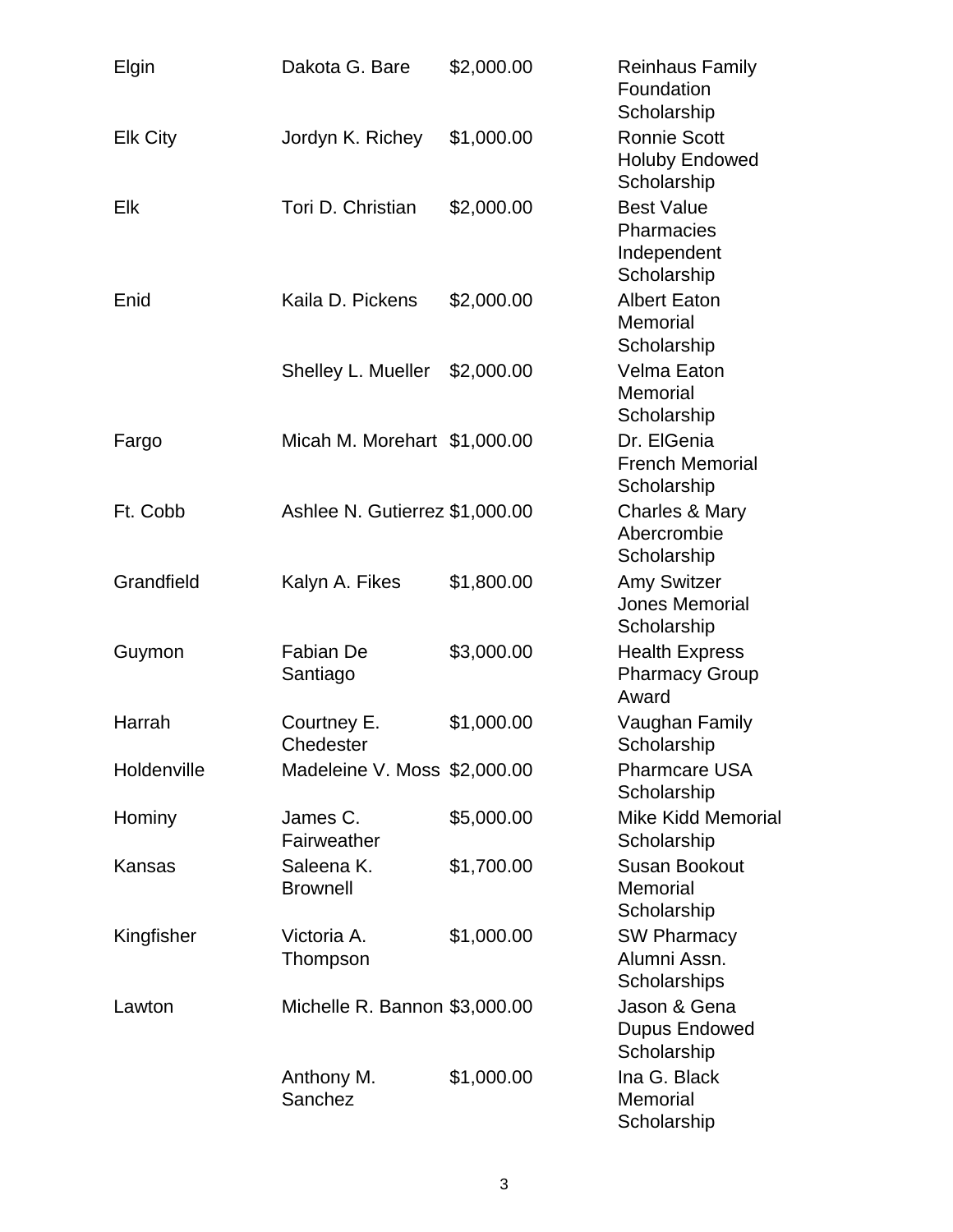|                  | Kaylee M.<br>Greenroyd        | \$1,500.00 | The Secundum<br>Artem<br>Compounding<br>Scholarship           |
|------------------|-------------------------------|------------|---------------------------------------------------------------|
|                  | Madison M. Erman \$2,000.00   |            | <b>Best Value</b><br>Pharmacies<br>Independent<br>Scholarship |
|                  | Ashley E. Cowley              | \$2,000.00 | <b>Irby Family Practice</b><br>Grant                          |
| Lenepah          | Wyatt E. Lively               | \$1,000.00 | Scott F. Holder<br>Memorial<br>Scholarship                    |
| <b>McAlester</b> | Prashantkumar S.<br>Patel     | \$1,000.00 | <b>CVS/Pharmacy</b><br>Scholarships                           |
| Mcloud           | Cassie M. Shaw                | \$1,000.00 | <b>Cindy Toal</b><br>Memorial<br>Scholarship                  |
| Mead             | Elaney T. Schmidt             | \$1,000.00 | <b>Pharmacy Dean</b><br>Scholarship                           |
| Miami            | Kara N. Myers                 | \$2,000.00 | <b>Reinhaus Family</b><br>Foundation<br>Scholarship           |
| Moore            | Elmer G.<br>Humphreys III     | \$2,000.00 | <b>Key Family</b><br>Scholarship                              |
| Mt. View         | Stephanie N.<br>Gossen        | \$1,000.00 | Edward C.<br>Christensen<br>Memorial<br>Scholarship           |
| Mustang          | Orlando B. Neal               | \$500.00   | Dr. Gary Russi<br>Endowed<br>Scholarship                      |
|                  | Meenu S. Thomas               | \$1,000.00 | Norman E.<br><b>Foster Memorial</b><br>Scholarship            |
| <b>Newcastle</b> | Cara D. Zellner               | \$1,000.00 | John A. Foust<br>Memorial<br>Scholarship                      |
|                  | Madison J.<br><b>Duckwall</b> | \$1,000.00 | <b>Warden Family</b><br>Scholarship                           |
| Norman           | Robin J. Heckes               | \$1,000.00 | Joseph J.<br>Schwemin<br>Scholarship                          |
|                  | Keegan A. Ehrhart \$2,000.00  |            | 50-Year Class<br>Endowed<br>Scholarship                       |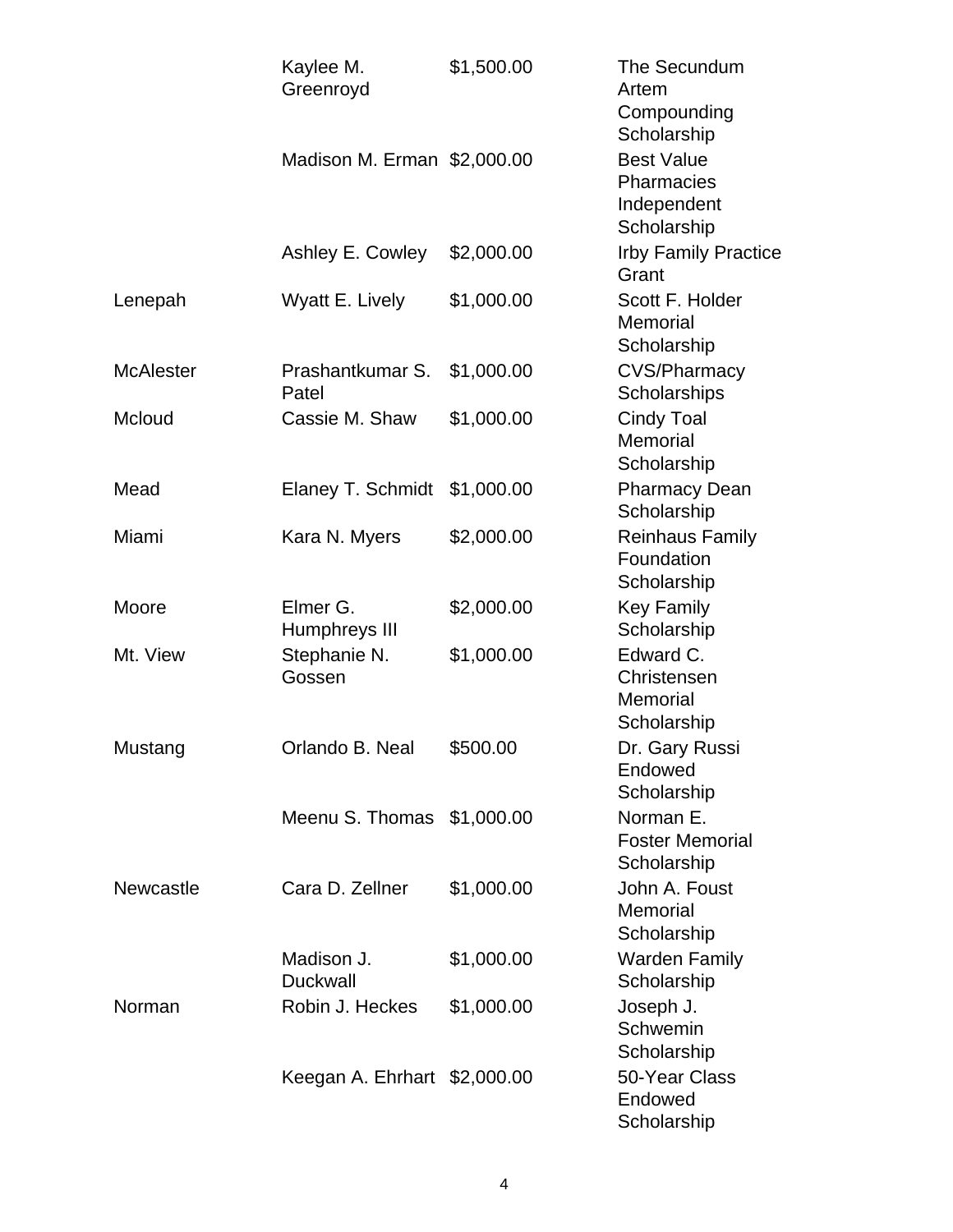| Okarche              | Shay A. Pratt                   | \$1,000.00  | Floyd S. Ulrich<br>Memorial<br>Scholarship                         |
|----------------------|---------------------------------|-------------|--------------------------------------------------------------------|
| <b>Okeene</b>        | James C. Carter                 | \$1,000.00  | Kim & Cris<br><b>Brickey Pharmacy</b><br>Scholarship               |
| <b>Oklahoma City</b> | Cindy X. Phan                   | \$2,500.00  | Walgreens<br>Diversity &<br>Inclusion<br>Excellence<br>Scholarship |
|                      | Diana Ngo                       | \$2,000.00  | Velma Eaton<br>Memorial<br>Scholarship                             |
|                      | Kyle R. Klish                   | \$1,000.00  | <b>SW Pharmacy</b><br>Alumni Assoc.<br>Scholarship                 |
|                      | Sarah E. Johnston               | \$1,000.00  | Richard M.<br><b>Allen Pharmacy</b><br>Scholarship                 |
|                      | Ryan R. Gharajeh                | \$1,000.00  | Jim Lett Family<br><b>Practice Grant</b>                           |
| Okmulgee             | Paige M. Cypert                 | \$1,000.00  | <b>Freddie Reid</b><br><b>Brinkman</b><br>Pharmacy<br>Scholarship  |
| Owasso               | Vang Y. Thao                    | \$1,000.00  | <b>SW Pharmacy</b><br>Alumni Assn.<br>Scholarship                  |
| Pawnee               | Emily E. Collins                | \$500.00    | <b>OPhA Auxiliary</b><br>Award                                     |
| Perry                | Abigail N. Sullins              | \$1,000.00  | <b>Timmons SWOSU</b><br>Foundation<br>Scholarship                  |
| Ponca City           | Lindsey B.<br><b>Bastemeyer</b> | \$3,000.00  | <b>Irby Family Practice</b><br>Grant                               |
| Poteau               | Laura A. Burleigh               | \$1,000.00  | Nathaniel P.<br>Monaghan<br>Memorial<br>Scholarship                |
|                      | Alixandra N. Wells              | \$18,000.00 | <b>Cardinal Health</b><br>Scholarship                              |
| Pryor                | Ethan G. Colwell                | \$1,000.00  | Sheldon Webb<br>Endowed<br>Scholarship                             |
|                      | Amelia D. Rice                  | \$3,000.00  | <b>Irby Family Practice</b><br>Grant                               |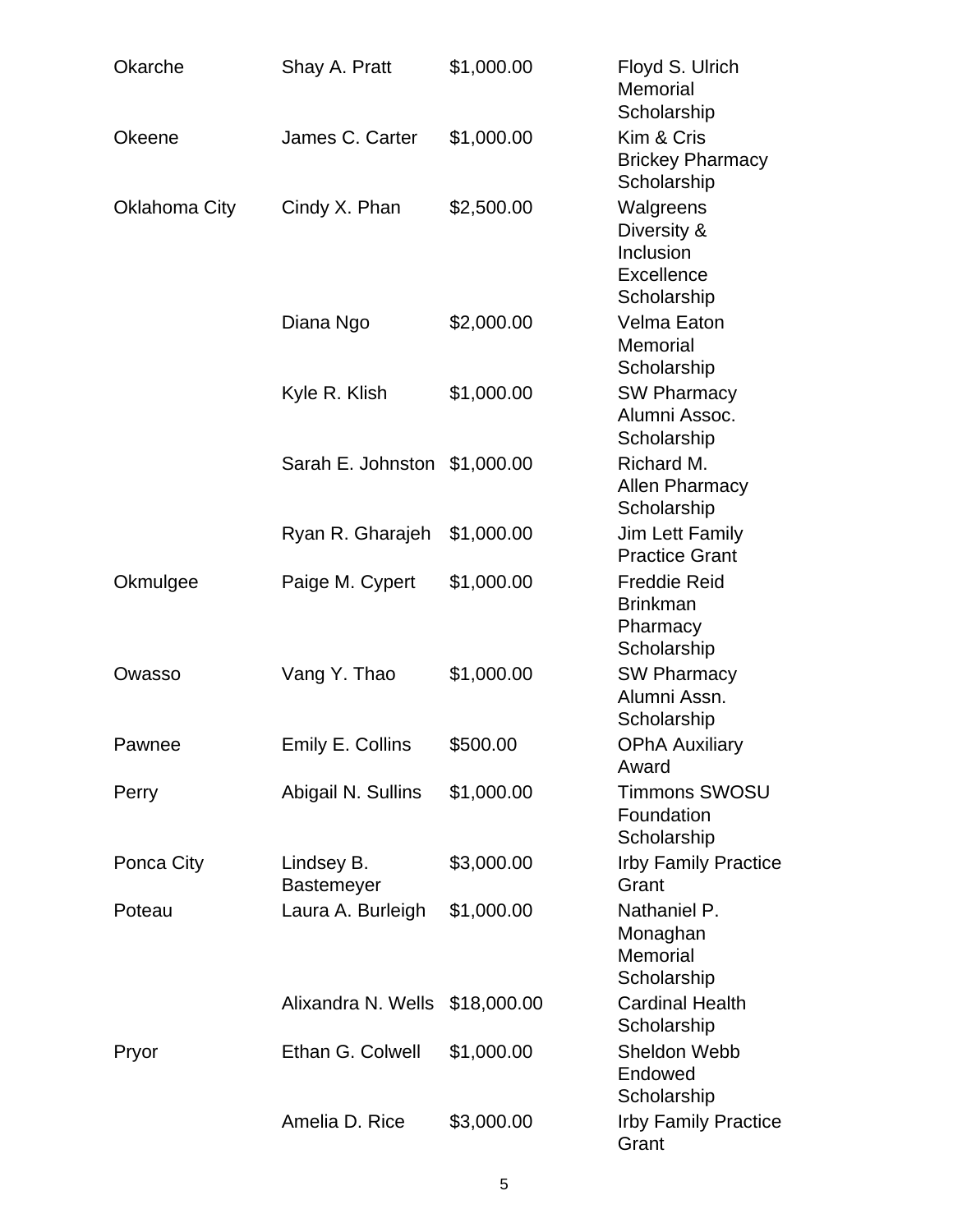| Shawnee,        | Jordan T.<br>Hendershot       | \$1,000.00 | <b>Lassiter Family</b><br>Scholarship                                   |
|-----------------|-------------------------------|------------|-------------------------------------------------------------------------|
|                 | Savanah A. Morris \$1,000.00  |            | Dr. Sara Nell<br>(Bergstrom)<br><b>Marquis Memorial</b><br>Scholarships |
| Sperry          | Bonnie J. James               | \$1,000.00 | Wayne Bearden<br>Memorial<br>Scholarship                                |
| Tahlequah       | Sarah E. Byrum                | \$2,000.00 | <b>Irby Family Practice</b><br>Grant                                    |
| <b>Tecumseh</b> | Conner A. Patton              | \$1,000.00 | Frank and Ann<br><b>Hodges Memorial</b><br>Scholarship                  |
| Tulsa           | Emily M. Stover               | \$1,500.00 | The Secundum<br>Artem<br>Compounding<br>Scholarship                     |
|                 | Paul C.<br>Vahchuama          | \$1,000.00 | Dr. Sara Nell<br>(Bergstrom)<br>Marquis Memorial<br>Scholarship         |
|                 | Samuel I. Titone              | \$1,000.00 | <b>Irby Family Practice</b><br>Grant                                    |
| Wapanucka       | Charles M. Russell \$2,000.00 |            | W. D. Strother<br>Memorial<br>Scholarship                               |
| Watonga         | Jessica D. Rother             | \$1,500.00 | <b>Baucum Family</b><br><b>Practice Grant</b>                           |
| Weatherford     | Chase G. Wilson               | \$2,000.00 | <b>Albert Eaton</b><br>Memorial<br>Scholarship                          |
|                 | Tenguh N. Betty               | \$2,500.00 | Walgreens<br>Multilingual<br>Scholarship                                |
|                 | Christopher D.<br>Gallowich   | \$2,000.00 | Jerry & Margaret<br><b>Hodge Practice</b><br>Grant                      |
| Yukon           | Kearsten C.<br>Westmoreland   | \$1,200.00 | <b>Albert Ross</b><br>Pharmacy<br>Scholarship                           |
|                 | Joshua V. Joseph              | \$1,000.00 | <b>Harold Burton</b><br><b>Practice Grant</b>                           |
|                 | Neha S. Abraham               | \$1,000.00 | <b>Jim Lett Family</b><br><b>Practice Grant</b>                         |
|                 | Jerron N. Lartey              | \$2,000.00 | <b>Irby Family Practice</b><br>Grant                                    |